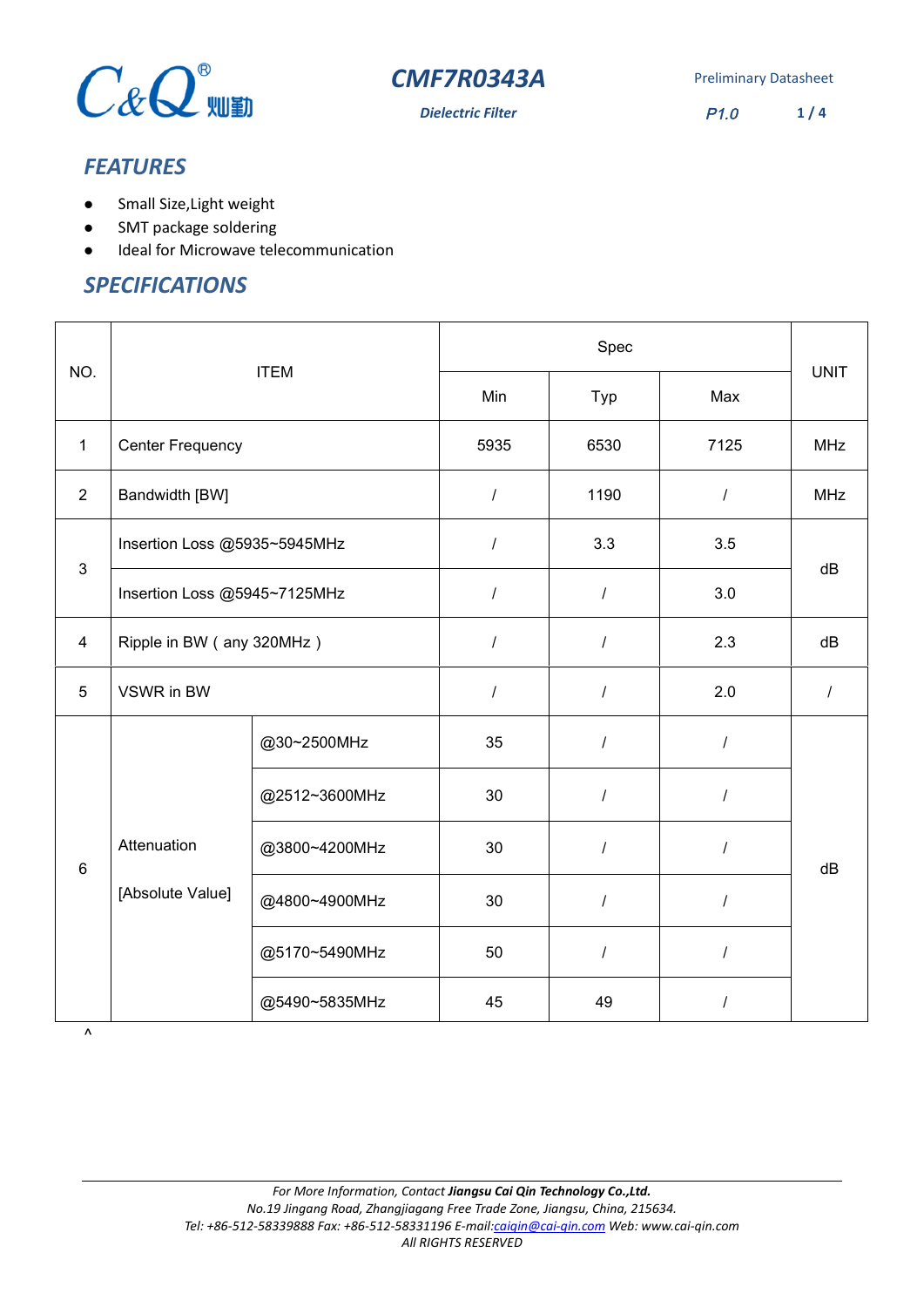

**Dielectric Filter** P1.0 **2 / 4**

## *OUTLINE DRAWING*



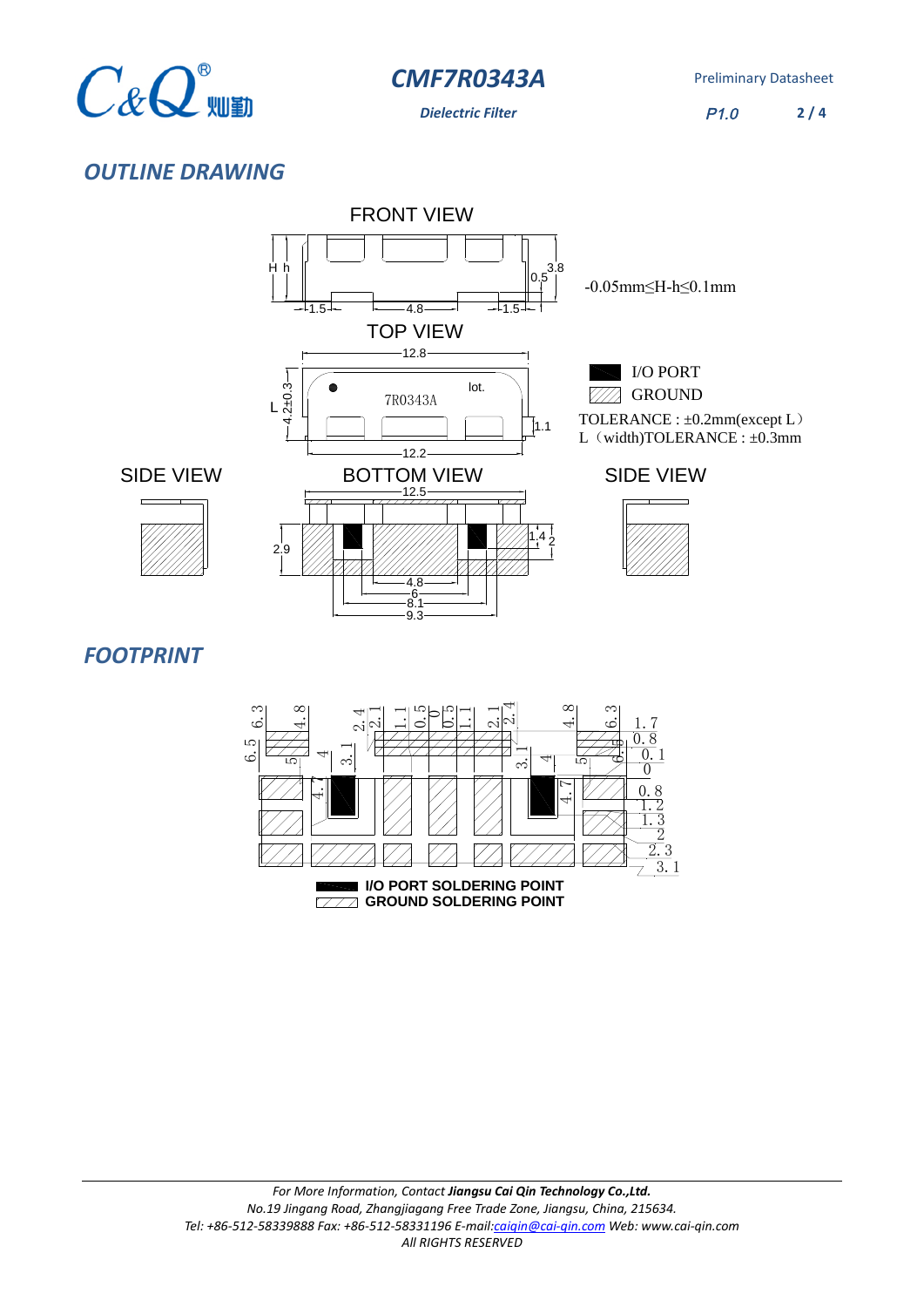

**Dielectric Filter** P1.0 **3 / 4**

#### *ELECTRICAL CHARACTERISTICS CURVE*